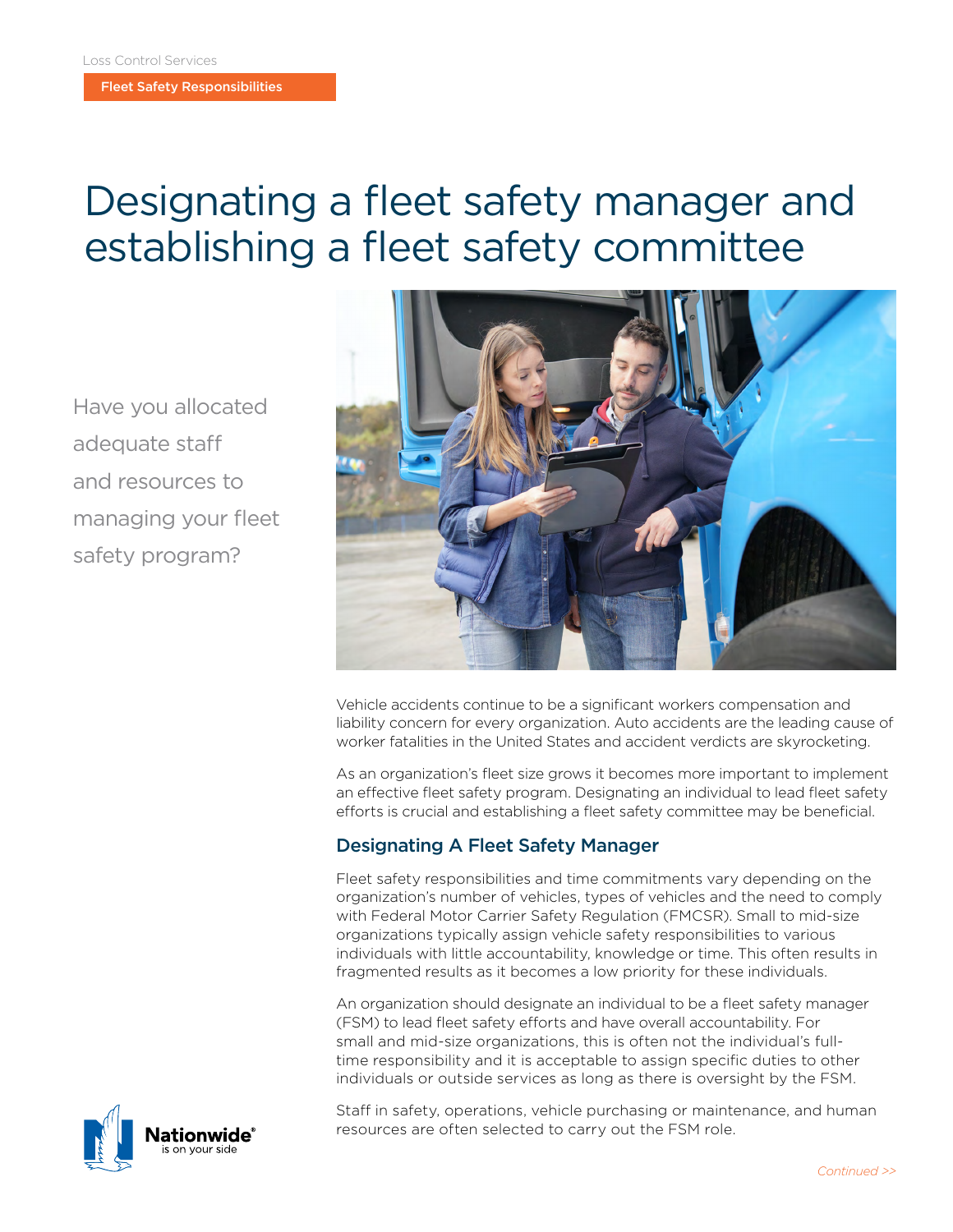

Drivers provide a critical perspective to a fleet safety committee. Other drivers are more likely to buy into committee initiatives when they know their peers were involved.

## Sample Fleet Safety Manger Duties / Responsibilities:

- Development of fleet safety policies and procedures along with an annual review.
- Establish a driver hiring and qualification process.
- Implement driver safety orientation and ongoing training.
- Coordinate driver supervision:
	- Monitoring of unsafe driving (MVR, complaints, accidents, telematics events, etc.)
	- **Driver incentives and recognition**
- Approve employee use of their own vehicles and monitoring requirements.
- Ensure inspection and maintenance of vehicles.
- Manage vehicle replacement scheduling and selection of new vehicles (safety ratings / features).
- **n** Manage vehicle recalls.
- $\blacksquare$  Ensure proper registering and licensing of vehicles.
- n Accident management: reporting, investigation and corrective action, and causal trending.
- Ensure compliance with local, state and federal safety regulations.
- **n** If DOT regulated, review / handle roadside violation reports and monitor the FMCSA portal for out-of-service percentages, and CSA-SMS scores.
- $\blacksquare$  Chair the fleet safety committee

### Establishing A Fleet Safety Committee

For larger fleets, consideration should be given to establishing a fleet safety committee. A safety committee can help bring different perspectives and solutions to organization related challenges. Committees are typically comprised of core members who reside on the committee indefinitely and rotating members who have specific terms; such as two to three years. Core members typically consist of the FSM, a driver trainer, and staff members from human resources, operations, and vehicle purchasing / maintenance. Rotating members typically include two to three drivers and others that interact with vehicles such as dispatch or warehousing.

Fleet safety committees typically meet on a monthly or quarterly basis with a meeting agenda established and meeting minutes recorded.

### Sample Safety Committee Responsibilities:

- Review accident investigation reports to determine preventability on individual crashes and discuss corrective measures.
- If DOT regulated, review roadside violation reports, out-of-service percentages, and Compliance Safety Accountability – Safety Measurement Scores.